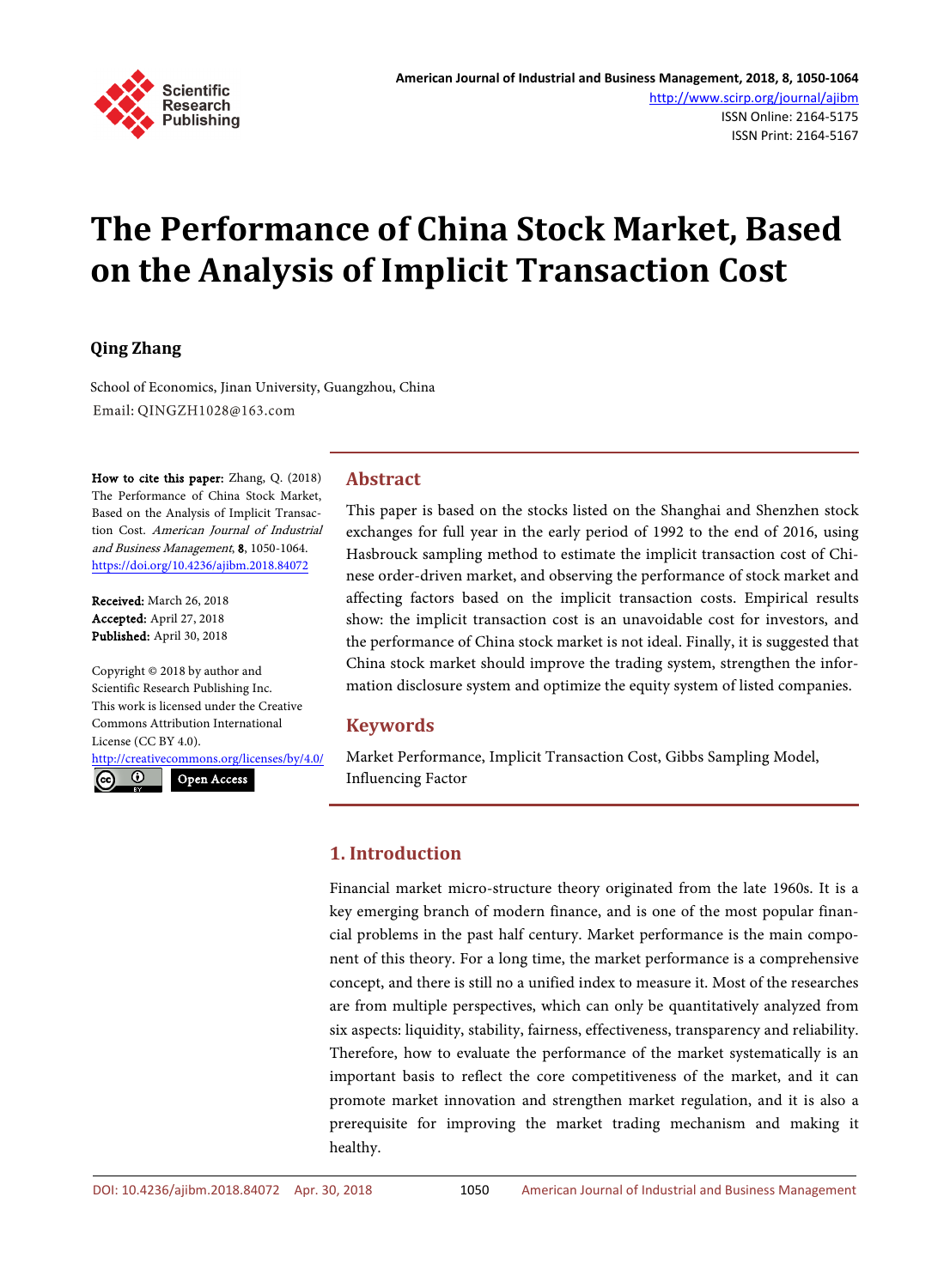In the six aspects of measuring the performance of market, liquidity is related to transaction costs directly, while the other five indicators can also reflect the transaction costs. Therefore, the implicit transaction cost can be used to reflect the specific situation of the six different angles as a comprehensive index comprehensively. Implicit transaction cost is usually directly measured by the bid-ask spread in the market-maker system, and it can be decomposed into inventory cost, execution cost and adverse selection cost. But in the order-driven system, the implicit transaction cost does not include inventory costs, and it cannot be measured directly. So the measurement of implicit transaction cost has been gaining more and more attention by many scholars at home and abroad.

In a word, the implicit transaction cost can reflect the performance of stock market comprehensively. It represents the level of flow and stability in the market, and it also explains whether this is effective and fair. It not only affects the investment and financing decisions of enterprises, but also plays a role in the psychology of small and medium investors, which reflects the competitiveness of the whole market. It is a major factor that represents the quality of the stock market. Therefore, the calculation of the implicit transaction cost and the analysis of its influencing factors play an important role in improving the performance of the whole stock market. Accurate understanding and measurement of implicit transaction cost have vital significance to the development of information disclosure system, supervision mechanism and operation performance. The research of this paper has the double meaning of theory and reality.

This paper examines the performance of China stock market from a new perspective, uses a comprehensive indicator to evaluate all aspects of the market scientifically, and enriches the method of analyzing market micro-features. In practice, it analyzes the implicit transaction cost and influencing factors of the China stock market, provides theoretical support for the government to improve the market system and regulate the behavior of market players, which is conducive to the healthy, standardized, efficient development of China stock market. There are some areas for improvement in this article. First of all, this paper cannot describe the changing pattern of implicit transaction cost within one day. Secondly, it ignores other factors such as price volatility, market depth, and company size when studying the influencing factors of China stock market performance. Finally, the Gibbs sampling method that is suitable for the Chinese market still needs further verification.

This article includes the following parts: the first part is the introduction; the second part is literature review; the third part estimates the implicit transaction cost of Shanghai and Shenzhen a-share market by Gibbs sampling method; the fourth part investigates the main influencing factors of China stock market performance based on the measure of implicit transaction cost; the fifth part summarizes the research results and puts forward policy suggestions accordingly.

#### **2. Literature Review**

Demsetz (1968) proposed the concept of transaction cost firstly. He differen-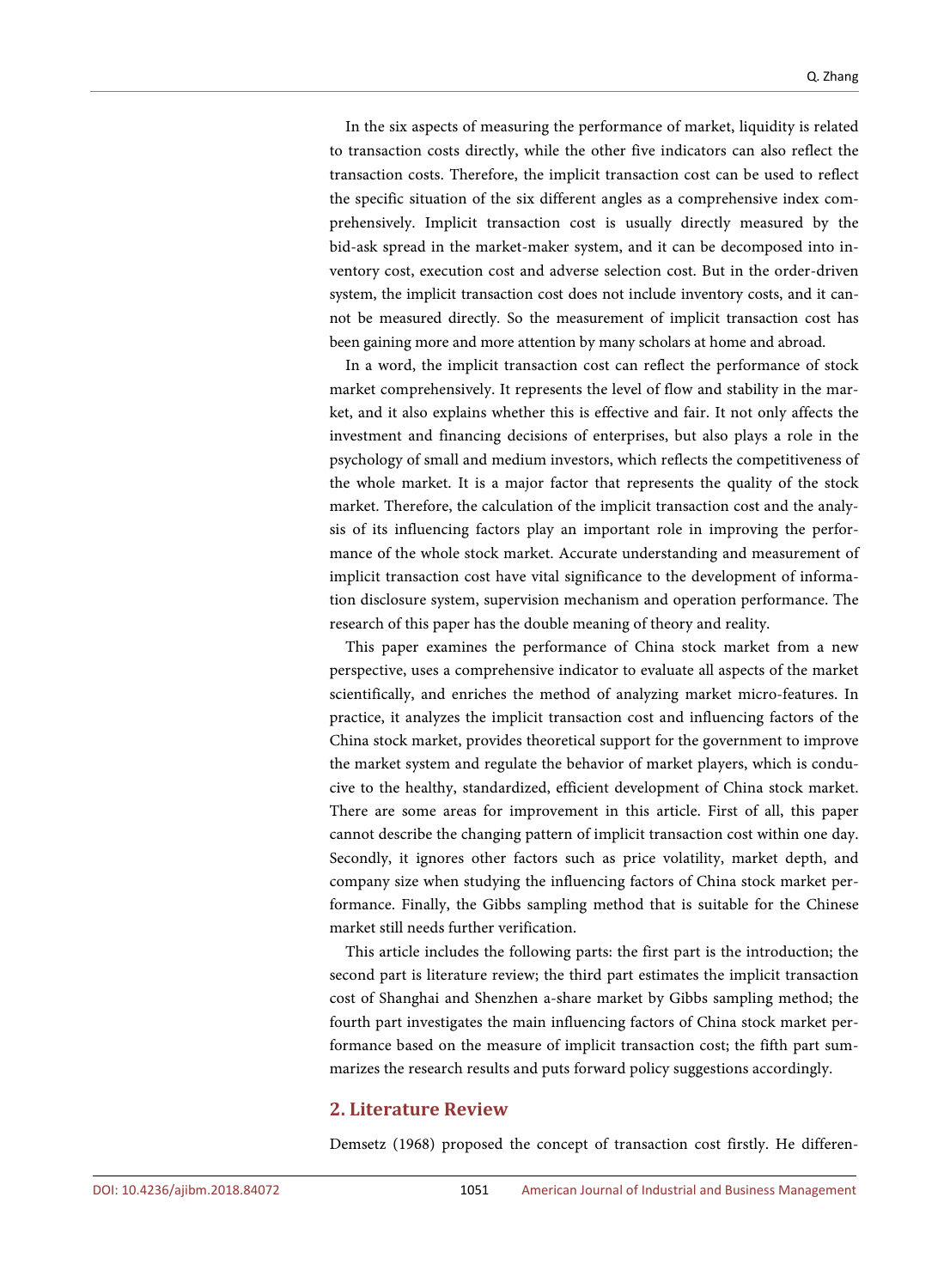tiates transaction cost into explicit and implicit in The Cost of Transacting. While explicit transaction cost includes commission and stamp duty, implicit transaction cost is derived from the information asymmetry, which is generally reflected in the transaction price [\[1\].](#page-13-0) Since the publication of Demsetz (1968), the focus of bid-ask spread is the quotation drive system mainly, which includes the inventory model and the information model.

The inventory model is the first stage of research. O'Hara (1995) divided the inventory model into three types [\[2\].](#page-13-1) The first type was proposed by Mark Garman (1976). He focused on analyzing the relationship between order flow and inventory cost, and pointed out that the randomness of orders resulted in the existence of bid-ask spreads [\[3\].](#page-13-2) The second category is the Ho, Stoll (1981) model. They used the dynamic method to study the market maker pricing strategy and considered that market maker pricing is a process that maximizes utility [\[4\].](#page-13-3) The third category is the CMSW model proposed by Cohen, Maier, Sehwarta, and Whiteomb (1981). It focuses on the analysis of multiple market makers in the market. In this model, mutual expectations among market makers also interfere with the formation of prices [\[5\].](#page-13-4) The information model is the second stage of research. Bagehot (1971) first described the formation of bid-ask spreads based on information asymmetry. He pointed out that market makers will gain a balance when the price is determined, and determine a balanced bid-ask spread [\[6\].](#page-13-5) Copeland and Galai (1983) illustrated the adverse selection cost, and used static game model to show the necessity of the bid-ask spread [\[7\].](#page-13-6) Glosten and Milgrom (1985) used dynamic game model and discussed the process of market-makers in the quote drive market. They found that price formulation was not affected by the transaction costs [\[8\].](#page-13-7)

In the estimation of bid-ask spread, Roll (1984) proposed a sequence covariance method for calculating bid-ask spreads. However, this method only measures market order processing costs and ignores adverse selection costs [\[9\].](#page-13-8)  George, Kaul, and Nimalendran (1991) proposed a new estimation model (GKN model) based on the autocorrelation of expected returns, and used this model to empirically test the NASDAQ market [\[10\].](#page-13-9) Lin, Sanger and Booth (1995) analyzed whether the components of the bid-ask spread have the characteristics of economies of scale. The results show that the larger the transaction size, the higher the adverse selection cost and the lower the order processing cost [\[11\].](#page-13-10)  Ahn et al. (2002) estimated the bid-ask spread using the MMR model and found that both the adverse selection cost and the order processing cost of the Tokyo stock market showed a clear "U" shape [\[12\].](#page-13-11) Based on the Roll (1984) model, Hasbrouck (2009) proposed the Gibbs sampling estimation method. This method does not belong to the original covariance model. It is a special Monte Carlo algorithm [\[13\].](#page-13-12) 

The study of implicit transaction costs in China has largely borrowed from foreign research results. Qu Wenzhou and Wu Shinong (2002) described the changing characteristics of implicit transaction costs. The results showed that the intraday data of implicit transaction costs changed in an "L" shape [\[14\].](#page-14-0)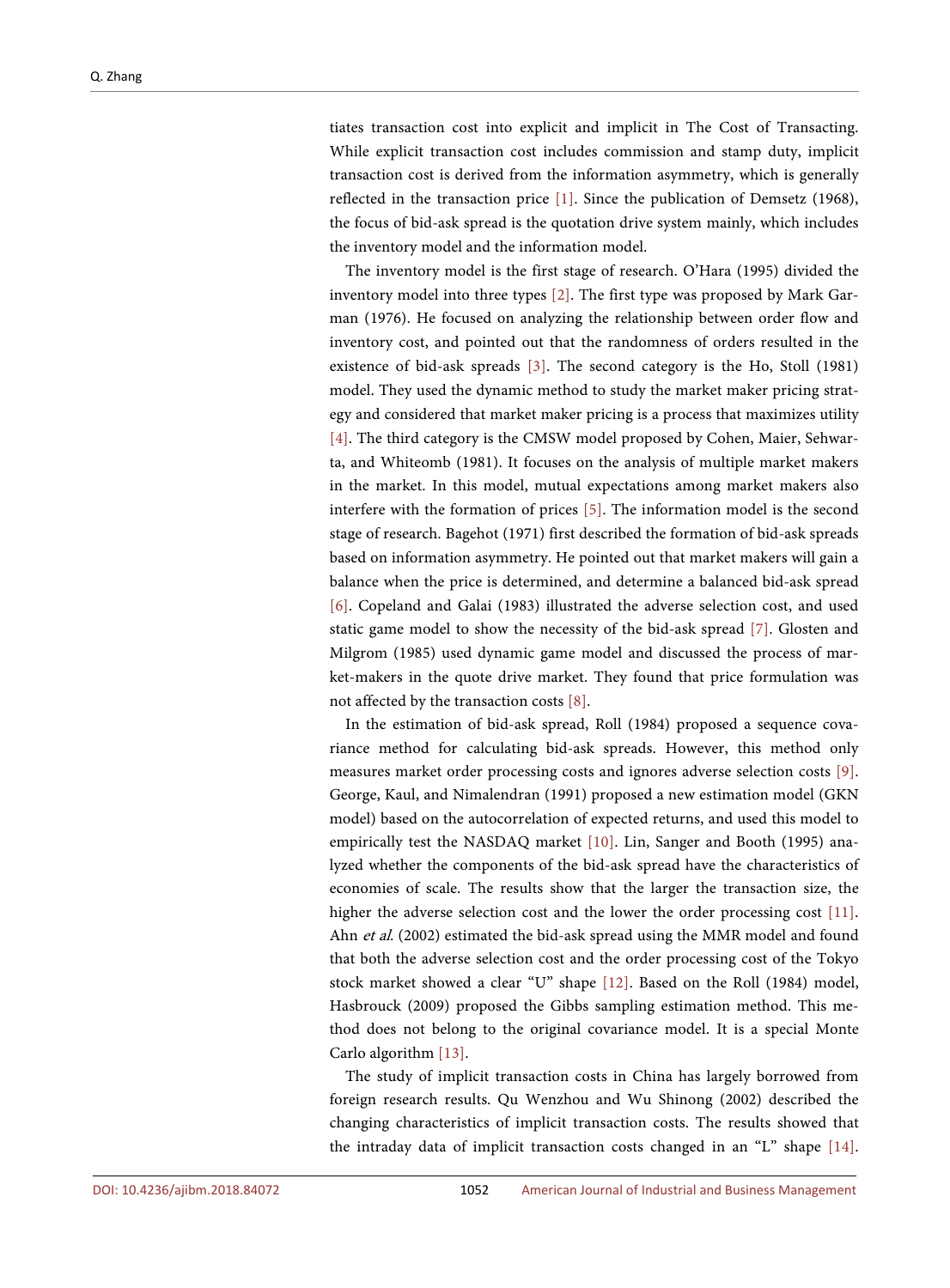Yang Zhisong and Yao Songyao (2004) estimated the risk of information trading in Shanghai based on the EKOP model, and pointed out that the greater the trading volume, the lower the probability of informational transactions [\[15\].](#page-14-1) Lei Jueming and Zeng Yong (2006) decompose the implicit transaction cost into adverse selection cost and order processing cost based on the MMR model. It is pointed out that the reason why the implicit transaction cost is "L" shape is due to the reverse direction [\[16\].](#page-14-2) Tian Jing (2007) studied the implicit transaction costs from the trading volume, and used the LMSW test to find that the degree of information asymmetry in China was positively correlated with the scale of capital [\[17\].](#page-14-3) Jiang Guan and Tian Cunzhi (2008) used high-frequency data to estimate the implicit transaction cost of each representative stock based on the Roll model. It was found that implicit transaction cost accounted for a relatively high proportion and was a cost that buyers and sellers could not miss out [\[18\].](#page-14-4)  Zhang Shiyun and Zhou Jie (2009) used diversification as an indicator to measure the degree of information asymmetry, and found that the industry's non-relevant diversification has a significant impact [\[19\].](#page-14-5) Xiao Ruixia and Tian Cunzhi (2012) compared the volatility of the implicit transaction costs of Shenzhen stock market under different market conditions. The results show that implicit transaction cost is greater and fluctuates frequently under the bull market [\[20\].](#page-14-6) Tian Cunzhi, Wang Cong, and Wu Su (2015) expanded the joint estimation model based on the Roll model and the GNK model. They found that the implicit trading cost of China's stock market is high, and proposed to implement a hybrid quoting system to improve market performance [\[21\].](#page-14-7)

At present, there are some defects in the study of implicit transaction costs, both abroad and domestically. In the foreign studies, the first is lack of discussion on the implicit transaction costs of the derivative market. Secondly, the generated theory is mostly directed at the quote-driven system, and the model of the order-driven system is not perfect. Finally, the same problem of implicit transaction cost has different results when using different models. The domestic research started late, so there are several defects. First of all, domestic researchers' analysis of implicit transaction cost is mostly based on foreign theories and there is no localized theoretical development. Secondly, the model of quote-driven system is directly applied to the order-driven market in China. It cannot truly reflect the changes in the implicit transaction costs of the domestic market. Finally, the research methods of foreign countries are not innovated when studying the domestic market, so the results are not accurate. In view of the above points, how to improve the theoretical model and empirical method of market performance and implicit transaction cost are the future development aim and forward goal.

## **3. The Estimate of Implicit Transaction Cost 3.1. Gibbs Sampling Estimation Model**

The Gibbs sampling estimation method is the estimation model of the implicit transaction cost in the order-driven system proposed by Hasbrouck (2009). It is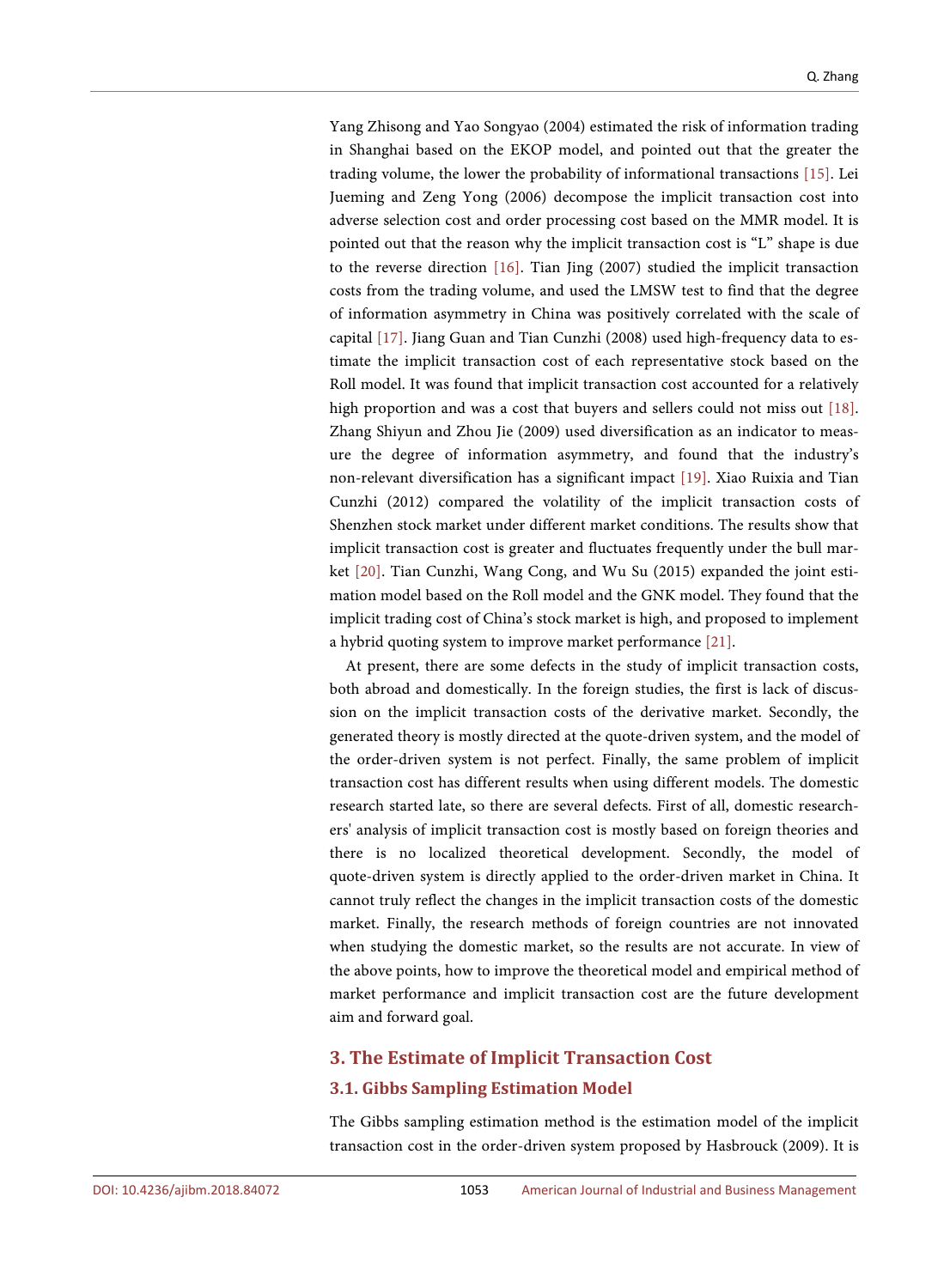based on the classical price trading co-variance model of Roll (1984) and is a special Monte Carlo algorithm.

Set  $m<sub>i</sub>$  as the intrinsic value of stock, the natural logarithm of the purchase intermediate price in particular.  $P_t$  is the transaction price on day t, which is represented by the closing price,  $p_t$  is the natural log of  $P_t$ .  $Q_t$  represents the virtual variables of the direction of purchase and sale,  $Q_t = 1$  indicates that the transaction direction is the buyer initiative,  $Q_t = -1$  indicates that the transaction direction is the seller initiative. <sup>s</sup> is the implicit transaction cost. The disturbance term is denoted by  $u_t$ . According to the Roll model, it can be obtained:

$$
m_t = m_{t-1} + u_t
$$

$$
P_t = m_t + sQ_t
$$

According to the relationship between above variables, it can be obtained:

$$
\Delta p_t = m_t + sQ_t - (m_{t-1} + sQ_{t-1}) = s\Delta Q_t + u_t
$$

Hasbrouck expanded the Roll model, introduced the yield  $r_{mt}$ , it can be obtained:

$$
\Delta p_t = s \Delta Q_t + \beta_m r_{mt} + u_t
$$

Suppose the price sequence can be broken down, namely  $p_t = ( p_1, \dots, p_t )$ . It's impossible to determine the direction of transaction and the value of parameters, but the statistical characteristics of the posterior distribution of the price sequence can be obtained through sampling. The specific operation is to select a  $p_t$  randomly, then extract randomly from conditional distribution  $f(\cdot | p_{f-1})$ , and replace  $p_t$  with the extracted value. After multiple sampling, we can obtain a convergent Markov chain. And other unknown variables  $Q_t, u_t, \beta_m, s$ , if the initial values are set, they can be extracted by their conditional distribution.

In practice, assume that the prior distribution of s is  $s \sim N(\mu_s, \sigma_s^2)$ . The prior distribution of  $u_t$  obeys the normal distribution,  $u_t \sim (0, \sigma_u^2)$ . The prior distribution of  $\beta_m$  is  $\beta_m \sim N(\mu_\beta, \sigma_\beta^2)$ ,  $\sigma_u^2$  obeys gamma distribution,  $\sigma^2 \sim IG(\alpha, \beta)$ . *Q<sub>t</sub>* is the symbol of  $\Delta p_t$ .

Next, we set the initial value of the variable. Assume  $Q_1 = +1$ ,  $\sigma_u^2 = 0.004$ . Because the value of implicit transaction cost is positive, then *s* > 0 and it obeys the normal distribution  $c \sim N^+ (0, 0.05^2)$ .  $\beta_m$  obeys the normal distribution  $\beta_m \sim N(1,1)$ . The variance of  $u_t$  obeys the gamma distribution  $\sigma_u^2 \sim IG(1 \times 10^{-12}, 1 \times 10^{-12})$ . The prior distribution of all coefficients is shown in [Table 1.](#page-5-0)

The steps of Gibbs sampling estimation method are as follows:

The first step is to assume that  $Q_1 = +1$ ,  $\sigma_u^2 = 0.004$ . The second step is to return  $\Delta p_t$  to  $r_{mt}$ , extract *c* and  $\beta_m$ , calculate the posterior distribution of *s* and  $\beta_m$ . The third step is to extract  $\sigma_u^2$ , calculate the posterior distribution of  $\sigma_u^2$ . The fourth step is to extract  $Q_t$ , calculate the posterior distribution of  $Q_t$ . The fifth step is to go back to step two and keep repeating.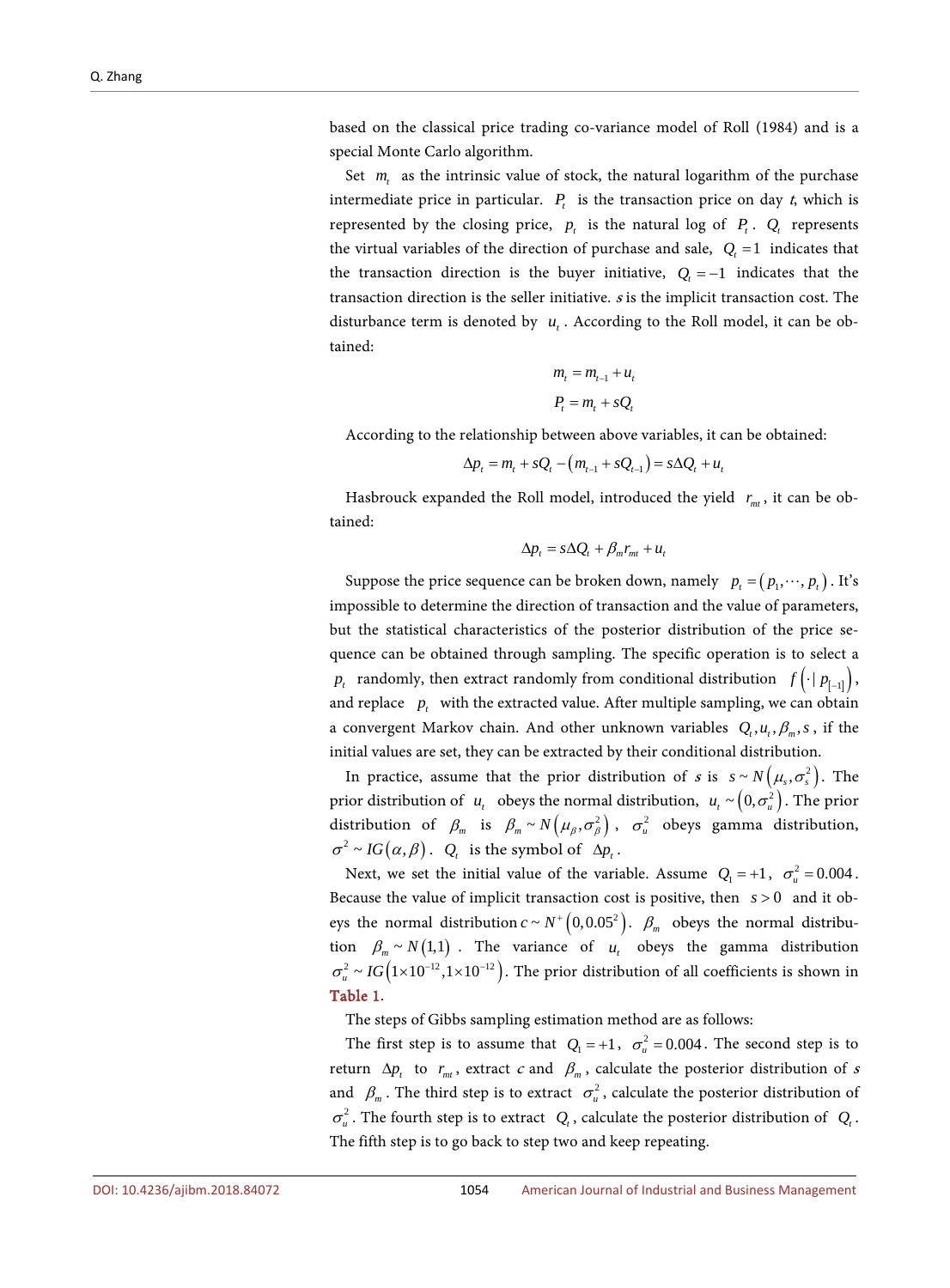<span id="page-5-0"></span>

| Parameter                      | Prior Distribution and Initial Value                     |
|--------------------------------|----------------------------------------------------------|
| s                              | $s \sim N^{+}(0, 0.05^{2})$                              |
| $\beta_{\scriptscriptstyle m}$ | $\beta_{m} \sim N(1,1)$                                  |
| $\mu$                          | $u_t \sim (0, 0.0004^2)$                                 |
| $\sigma_u^2$                   | $\sigma^2 \sim IG(1 \times 10^{-12}, 1 \times 10^{-12})$ |
| Q                              | $\Delta p_i$ Symbol                                      |

Table 1. Prior distribution.

Under this framework, the Bayesian method is used to build the conditional distribution function.  $\Delta p_t$  is an n-dimensional interpreted variable. Explanatory variables  $\Delta Q_t$  and  $r_{mt}$  form an order explanatory variable matrix. Coefficient sum is an explanatory variable coefficient.

$$
\Omega_e = \begin{bmatrix} \sigma_u^2 & \cdots & 0 \\ 0 & \sigma_u^2 & 0 \\ 0 & \cdots & \sigma_u^2 \end{bmatrix}
$$

Assume  $\Omega_e = \sigma^2 I$ . The parameter  $\sigma^2$  obeys the gamma distribution  $\sigma^2 \sim IG(\alpha, \beta)$ . The posterior distribution of  $\sigma^2$  is  $\sigma^2 \sim IG(\alpha', \beta')$ . The posterior distribution parameters are calculated from  $\alpha' = \alpha + n/2$  and  $\beta' \sim (\beta^{-1} + \sum u_i^2/2)^{-1}$ . The coefficient *c* posterior distribution is  $c \setminus -N(\mu'_c, \sigma'^2_c)$ . The coefficient  $\beta_m$  posterior distribution is  $(\beta_m \setminus -N(\mu'_\beta, \sigma^2_\beta))$ . The variance of the two components makes up the coefficient variance matrix  $\Omega_b$ . The posterior distribution parameters are calculated from  $\mu' = \left( X' \Omega_e^{-1} X + \Omega_b^{-1} \right)^{-1} \left( X' \Omega_e^{-1} y + \Omega_b^{-1} \mu \right)$ . Since the variable  $Q_t$  is not observable, it needs to be estimated as follows:

Assume  $\Delta p_t = s \Delta Q_t + \beta_m r_m + u_t$ , known coefficient s,  $\beta_m$  and  $\sigma_u^2$ ,

$$
u_{t} = s\Delta Q_{t} + \Delta p_{t} + \beta_{m}r_{mt}
$$
  

$$
u_{t}(Q_{t}) = s(Q_{t} - Q_{t-1}) + \Delta p_{t} + \beta_{m}r_{mt}
$$
  

$$
u_{t+1}(Q_{t}) = s(Q_{t+1} - Q_{t}) + \Delta p_{t+1} + \beta_{m}r_{m(t+1)}
$$

Since the residual  $\mu_t$  obeys the normal distribution, there are:

$$
\frac{P(q_{t} = +1 | K, q_{t-1}, q_{t+1}, K)}{P(q_{t} = -1 | K, q_{t-1}, q_{t+1}, K)} = \frac{f(u_{t}(q_{t} = +1)) f(u_{t+1}(q_{t} = +1))}{f(u_{t}(q_{t} = -1)) f(u_{t+1}(q_{t} = -1))}
$$

Simplification gives the posterior probability:

$$
P(q_{t} = +1 | K, q_{t-1}, q_{t+1}, K) = \frac{k}{1+k}
$$

$$
P(q_{t} = -1 | K, q_{t-1}, q_{t+1}, K) = 1 - \frac{k}{1+k} = \frac{1}{1+k}
$$

In order to simplify the calculation and exclude the impact of the warm-up period on the cycle results, 1000 cycles were performed. And the results of the first 200 cycles of sampling for each parameter were removed, the average of 800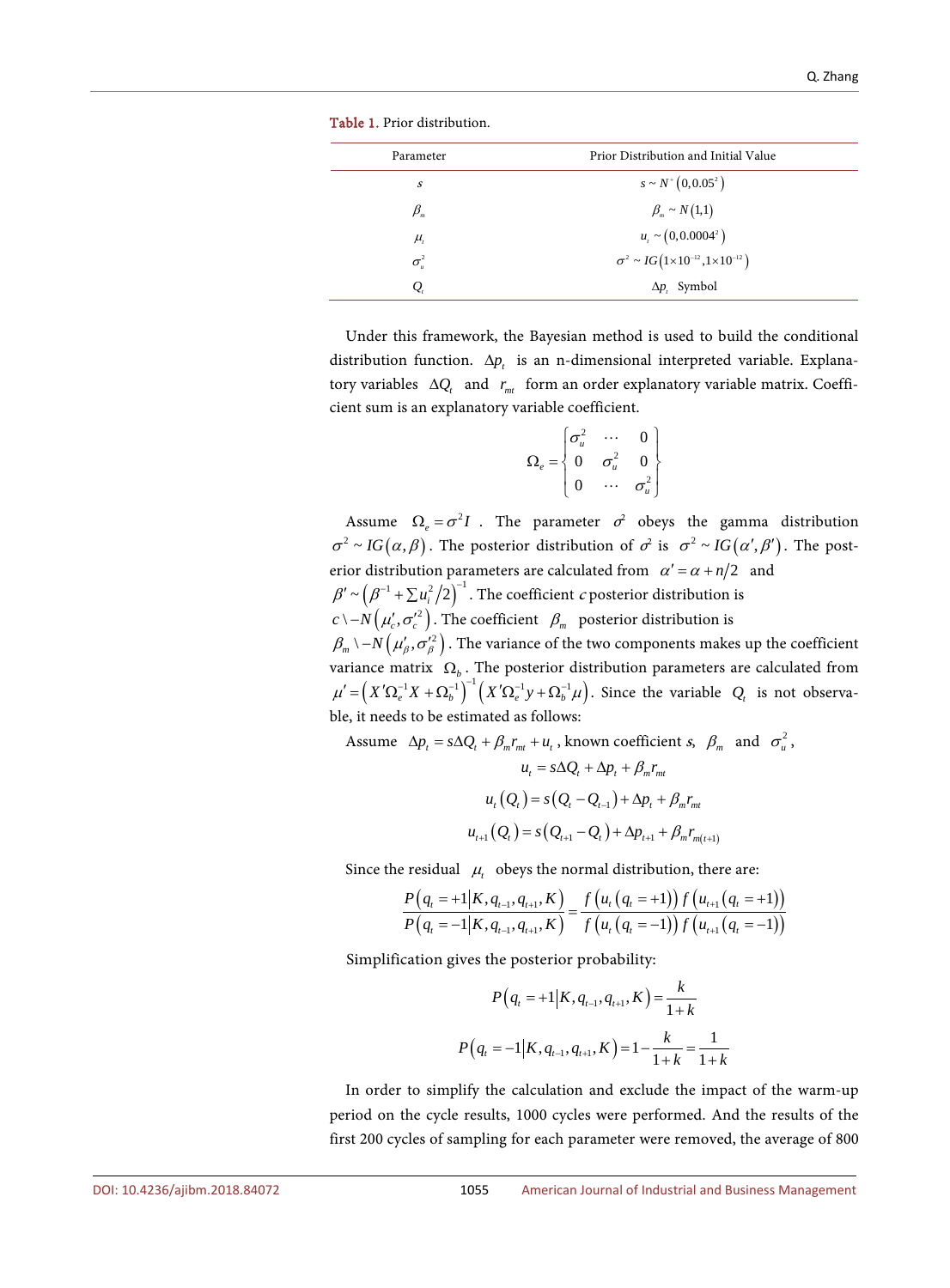samples were used as a point estimate for each parameter.

#### **3.2. Descriptive Statistics of Hidden Transaction Costs**

This section uses the stocks listed on the Shanghai and Shenzhen A-shares prior to December 31, 2015 as samples. The sample range is from February 1992 to December 2016 for all trading days, using the daily closing price of each stock to estimate the implicit transaction costs. All the data used in this paper comes from the Guotai Security Database. In order to ensure the accuracy of the estimation results, the months which the trading day is less than 15 and the month of allotment are excluded to remove the impact of the suspension and the allotment of shares.

Based on the above research methods and samples, the implicit transaction costs for each month were estimated. This data was obtained by taking the aver-age of the implicit transaction costs of all samples for the month. [Figure 1](#page-6-0) and [Figure 2](#page-6-1) depict the monthly trends of the implicit transaction costs on the

<span id="page-6-0"></span>

Figure 1. Implicit Transaction cost in Shanghai.

<span id="page-6-1"></span>

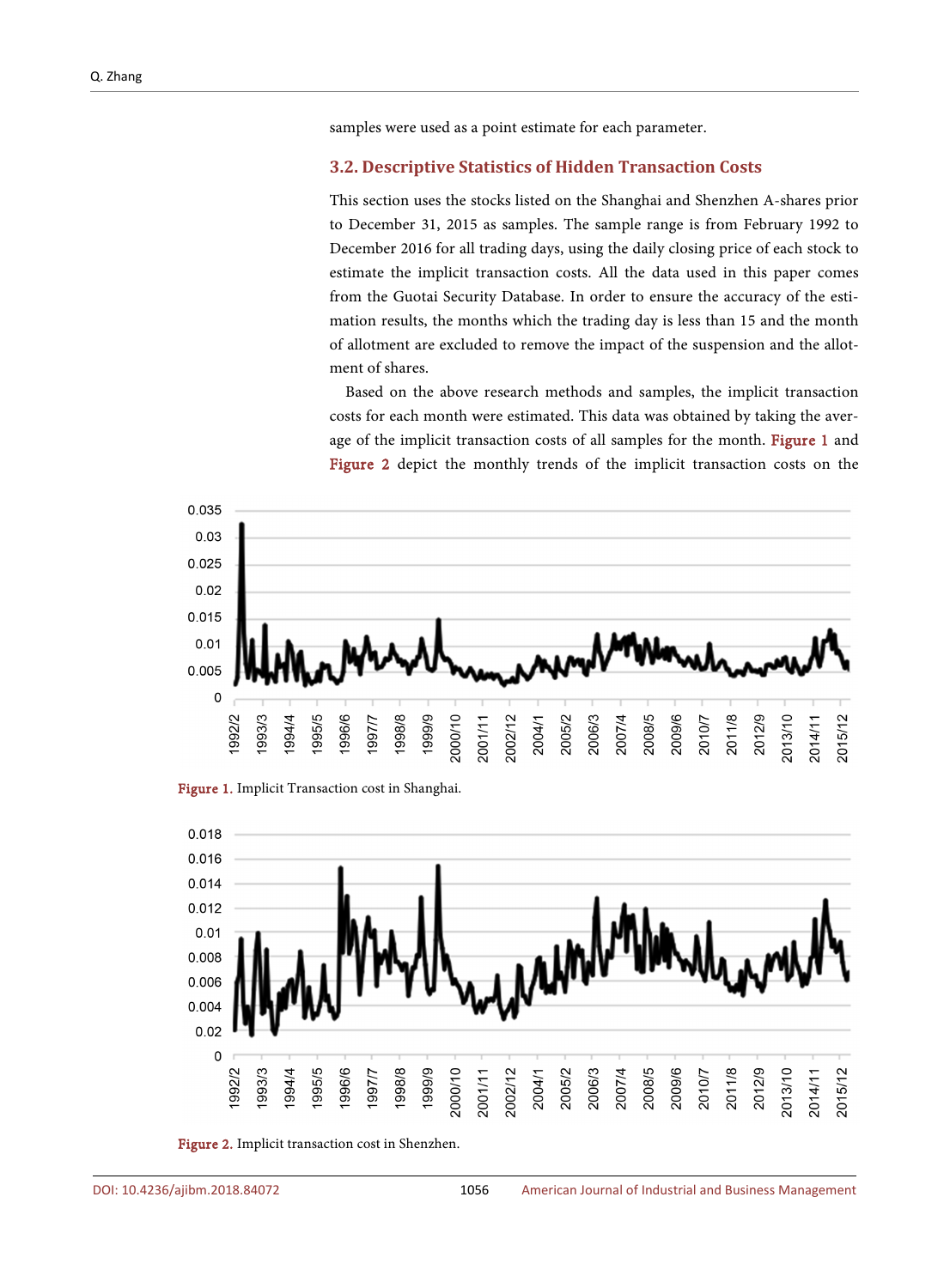Shanghai and Shenzhen A-share market from early 1992 to the end of 2016 respectively.

As can be seen from [Figure 1,](#page-6-0) the implicit transaction costs of the Shanghai A-share market reached its historical peak in 1992. This is related to the incomplete trading system and strong speculative atmosphere in the initial stage of market construction. On the whole, the implicit transaction costs of the Shanghai A-share market are mainly concentrated in the range of 0.5% to 1%, and they fluctuate most in 1992 and then tend to be flat.

As can be seen from [Figure 2,](#page-6-1) the fluctuation range of the implicit transaction costs of the Shenzhen A-share market is generally concentrated within the range of 0.25% to 1.5%. The minimum value appears in 1993 and the maximum value appears in 1995. In addition, the volatility of the implicit transaction cost is relatively large before 2001, and has slowed since 2001.

Relative to the Shenzhen A-share market, the volatility of the Shanghai A-share market is even more severe. However, the trend of changes in the implicit transaction costs of two markets is consistent basically after 1996. This is mainly because the government began to impose a limit of price fluctuations in December 1996, which has reduced the market's irrational speculation and has had a very big impact on the market mechanism. Since 1996, the fluctuations in implicit transaction costs have substantially decreased.

In order to grasp the characteristics and the trend of the implicit transaction cost clearly, [Table 2](#page-8-0) and [Table 3](#page-9-0) are the descriptive statistics of the implicit transaction costs on the Shanghai and Shenzhen A-share markets.

From the perspective of the average annual value, the implicit trading cost of the Shanghai and Shenzhen A-share market are generally within the range of 0.5% to 1%. The minimum for the Shanghai A-share market was 0.3769% in 2002, and maximum was 0.9354% in 1992. While Shenzhen A-shares had the lowest level of 0.4162% in 2002, and had the highest level of 1.095% in 2007. From the median point of view, the implicit trading costs in Shanghai and Shenzhen A-share markets are also in a range-boundary trend. From the perspective of standard deviation, the volatility of implicit transaction cost in Shanghai A-share market had an extreme big value in 1992. It was relatively flat in the later period. The volatility of the implicit transaction cost in Shenzhen A-share market was relatively large before 2001 and was relatively stable after 2001.

#### **4. Factors Affecting China Stock Market Performance**

#### **4.1. Study Sample and Variable Description**

In this section, we will use implicit transaction cost as the representative to explore the factors that influence the performance of China stock market. The sample is all stocks listed on the Shanghai and Shenzhen A shares at the end of 2015. The sample range is from early 2005 to the end of 2016. The data includes the equity structure data of the listed company and the transaction data of the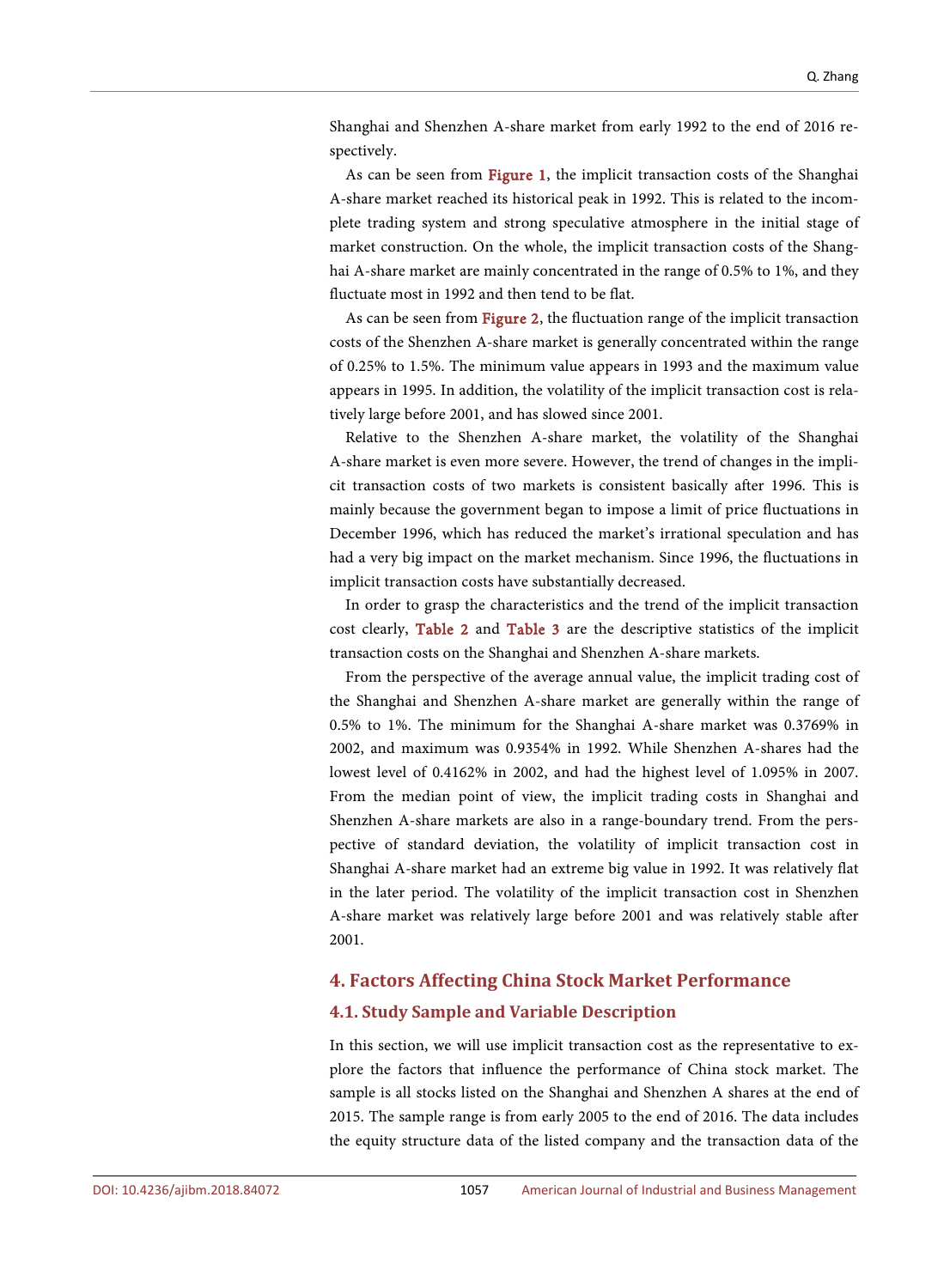| Year | Average  | Median   | Std. Dev. | Maximum  | Minimum  | Skewness    | Kurtosis    |
|------|----------|----------|-----------|----------|----------|-------------|-------------|
| 1992 | 0.009354 | 0.006233 | 0.032457  | 0.002713 | 0.008621 | 2.213949    | 5.491226    |
| 1993 | 0.005631 | 0.004738 | 0.013656  | 0.002927 | 0.002886 | 2.221417    | 5.702511    |
| 1994 | 0.006444 | 0.005991 | 0.010659  | 0.002591 | 0.002702 | 0.163529    | $-1.360430$ |
| 1995 | 0.004499 | 0.003934 | 0.006547  | 0.002864 | 0.001349 | 0.430332    | $-1.683341$ |
| 1996 | 0.006378 | 0.006670 | 0.010673  | 0.002930 | 0.002674 | 0.193311    | $-1.315777$ |
| 1997 | 0.007616 | 0.007684 | 0.011485  | 0.004647 | 0.001976 | 0.406300    | $-0.273932$ |
| 1998 | 0.007311 | 0.007261 | 0.010072  | 0.004715 | 0.001294 | 0.211021    | 2.010776    |
| 1999 | 0.007102 | 0.006599 | 0.011126  | 0.005237 | 0.001798 | 1.098938    | 0.774517    |
| 2000 | 0.007531 | 0.007223 | 0.014649  | 0.004868 | 0.002578 | 2.065411    | 5.470002    |
| 2001 | 0.004496 | 0.004316 | 0.005732  | 0.003600 | 0.000650 | 0.499388    | $-0.653494$ |
| 2002 | 0.003769 | 0.003826 | 0.004634  | 0.002598 | 0.000683 | $-0.256488$ | $-1.249085$ |
| 2003 | 0.004592 | 0.004472 | 0.006239  | 0.003172 | 0.001073 | 0.352303    | $-1.142042$ |
| 2004 | 0.005979 | 0.005673 | 0.007804  | 0.004004 | 0.001200 | 0.243166    | $-0.953252$ |
| 2005 | 0.006202 | 0.006363 | 0.007625  | 0.004438 | 0.001210 | $-0.422096$ | $-1.556737$ |
| 2006 | 0.007913 | 0.007630 | 0.011946  | 0.005475 | 0.001849 | 0.798542    | 0.524090    |
| 2007 | 0.009206 | 0.010345 | 0.012063  | 0.007308 | 0.001491 | $-0.602418$ | $-0.347380$ |
| 200  | 0.008755 | 0.008402 | 0.011160  | 0.006531 | 0.001524 | 0.252643    | $-0.912064$ |
| 2009 | 0.007826 | 0.007543 | 0.009523  | 0.006215 | 0.001097 | 0.522433    | $-0.875098$ |
| 2010 | 0.006757 | 0.006429 | 0.010194  | 0.005483 | 0.001375 | 1.519208    | 2.597941    |
| 2011 | 0.005551 | 0.005490 | 0.007105  | 0.004328 | 0.000958 | 0.358884    | $-1.104973$ |
| 2012 | 0.005244 | 0.005145 | 0.006532  | 0.004485 | 0.000597 | 0.821042    | 0.789561    |
| 2013 | 0.006392 | 0.006283 | 0.007721  | 0.005244 | 0.000735 | 0.608212    | $-0.146324$ |
| 2014 | 0.006457 | 0.005885 | 0.011297  | 0.004654 | 0.001895 | 1.646179    | 3.127615    |
| 2015 | 0.009472 | 0.009119 | 0.012769  | 0.006108 | 0.001975 | 0.083887    | $-0.770906$ |
| 2016 | 0.006162 | 0.006110 | 0.007496  | 0.004800 | 0.000890 | $-0.057132$ | $-1.266008$ |

<span id="page-8-0"></span>Table 2. Descriptive statistics of Shanghai.

stocks. The basic data come from the Guotai Security Database. In order to ensure the validity of results, companies that have undergone special treatment or special transfer processing (ST/PT) are excluded.

The explained variable in this paper is implicit transaction costs. The explanatory variables include the corporate structure and stock trading indicators. Corporate structure indexes mainly include equity concentration (CON), institutional shares proportion (PIS) and insider ownership (PNS); stock trading indexes include circulation A shares proportion (LTA) and turnover rate (HSL). In the previous studies, prices and volume have also been involved. These two indicators have a significant impact on implicit transaction cost, so the price (PRI) and volume (VOL) are indispensable research variables. [Table 4](#page-9-1) reports the names, representative letters, and definitions of each variable.

Using above indicators as explained variables, explanatory variables and control variables, set the panel data model as follows: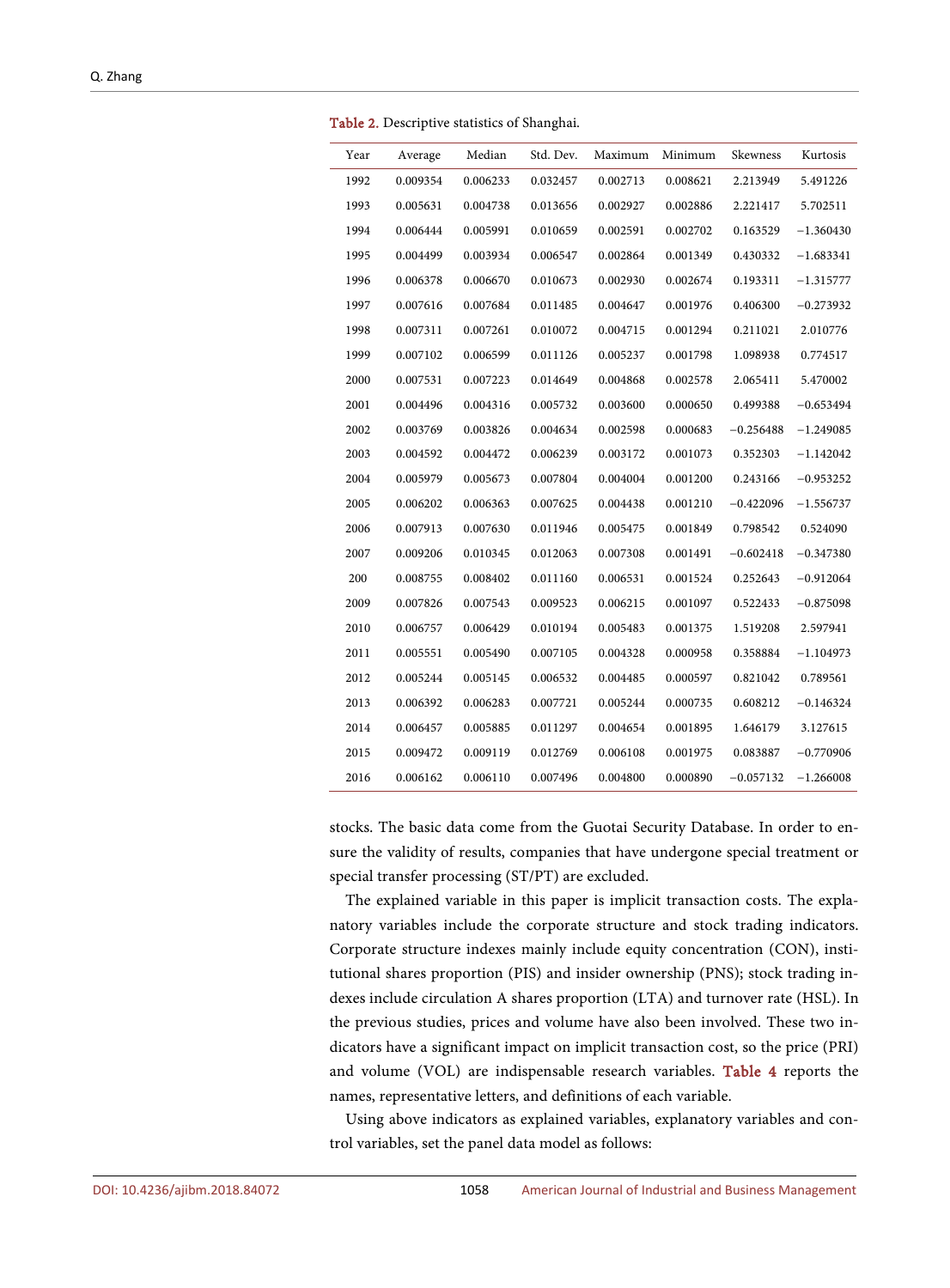<span id="page-9-0"></span>

| Year | Average  | Median   | Std. Dev. | Maximum  | Minimum  | Skewness    | Kurtosis    |
|------|----------|----------|-----------|----------|----------|-------------|-------------|
| 1992 | 0.004745 | 0.004232 | 0.009374  | 0.001533 | 0.002594 | 0.575265    | $-0.641686$ |
| 1993 | 0.004540 | 0.003730 | 0.009867  | 0.001620 | 0.002599 | 1.054604    | 0.214155    |
| 1994 | 0.005367 | 0.005413 | 0.008348  | 0.002956 | 0.001495 | 0.250490    | 0.088027    |
| 1995 | 0.004228 | 0.003919 | 0.007224  | 0.002876 | 0.001195 | 1.509409    | 2.793228    |
| 1996 | 0.008669 | 0.008656 | 0.015203  | 0.002887 | 0.003914 | $-0.212680$ | $-0.625579$ |
| 1997 | 0.008330 | 0.008460 | 0.011151  | 0.004866 | 0.001930 | $-0.452799$ | $-0.645410$ |
| 1998 | 0.007523 | 0.007425 | 0.009979  | 0.004754 | 0.001282 | $-0.190239$ | 1.863621    |
| 1999 | 0.007155 | 0.007037 | 0.012782  | 0.004892 | 0.002211 | 1.538527    | 3.099795    |
| 2000 | 0.007898 | 0.007170 | 0.015366  | 0.005438 | 0.002767 | 1.953555    | 4.640548    |
| 2001 | 0.004361 | 0.004219 | 0.005752  | 0.003362 | 0.000757 | 0.503808    | $-0.660777$ |
| 2002 | 0.004162 | 0.004182 | 0.006376  | 0.002847 | 0.000895 | 1.170711    | 2.833184    |
| 2003 | 0.005024 | 0.004691 | 0.007202  | 0.002988 | 0.001360 | 0.334532    | $-0.870568$ |
| 2004 | 0.006347 | 0.005916 | 0.008769  | 0.004989 | 0.001294 | 0.634420    | $-0.947184$ |
| 2005 | 0.007293 | 0.007554 | 0.009214  | 0.005084 | 0.001410 | $-0.171206$ | $-1.647571$ |
| 2006 | 0.008198 | 0.007787 | 0.012718  | 0.006437 | 0.001928 | 1.518924    | 1.895732    |
| 2007 | 0.010095 | 0.010141 | 0.012185  | 0.006934 | 0.001417 | $-0.884674$ | 1.154060    |
| 2008 | 0.008692 | 0.008499 | 0.011835  | 0.006713 | 0.001700 | 0.413856    | $-0.954495$ |
| 2009 | 0.008092 | 0.007682 | 0.010180  | 0.006855 | 0.001031 | 1.056812    | 0.275022    |
| 2010 | 0.007516 | 0.007035 | 0.010748  | 0.005992 | 0.001448 | 1.289393    | 0.955677    |
| 2011 | 0.006022 | 0.005744 | 0.007740  | 0.005103 | 0.000889 | 1.037680    | 0.154227    |
| 2012 | 0.006086 | 0.006193 | 0.007604  | 0.004790 | 0.000784 | 0.193090    | 0.003527    |
| 2013 | 0.007439 | 0.007600 | 0.008625  | 0.006037 | 0.000786 | $-0.436799$ | $-0.631391$ |
| 2014 | 0.007303 | 0.006834 | 0.011012  | 0.005568 | 0.001545 | 1.355643    | 1.993890    |
| 2015 | 0.009250 | 0.008958 | 0.012551  | 0.006626 | 0.001594 | 0.508100    | 0.549504    |
| 2016 | 0.006769 | 0.006598 | 0.008247  | 0.005320 | 0.000881 | 0.196973    | $-0.704325$ |

Table 3. Descriptive statistics of Shenzhen.

#### <span id="page-9-1"></span>Table 4. Variable definition and description.

| Variable                | Name                                      | Letter     | Definition                                                        |
|-------------------------|-------------------------------------------|------------|-------------------------------------------------------------------|
| Explained<br>Variable   | <b>Implicit Transaction</b><br>Cost       | S          |                                                                   |
|                         | Equity<br>Concentration                   | CON        | The sum of squares of the top ten<br>shareholding ratio.          |
|                         | <b>Institutional Shares</b><br>Proportion | <b>PIS</b> | Total number of institutional<br>investors/Total share capital    |
| Explanatory<br>variable | Insider Ownership                         | <b>PNS</b> | (State owned shares + Legal person<br>shares)/Total share capital |
|                         | Circulation A Shares<br>Proportion        | LTA.       | A shares in circulation/Total share capital                       |
|                         | Turnover Rate                             | HSL        | Trading shares/Total share capital                                |
| Control                 | Price                                     | VOL        | Closing price                                                     |
| Variable                | Volume                                    | PRI        | Volume                                                            |

DOI[: 10.4236/ajibm.2018.84072](https://doi.org/10.4236/ajibm.2018.84072) 1059 American Journal of Industrial and Business Management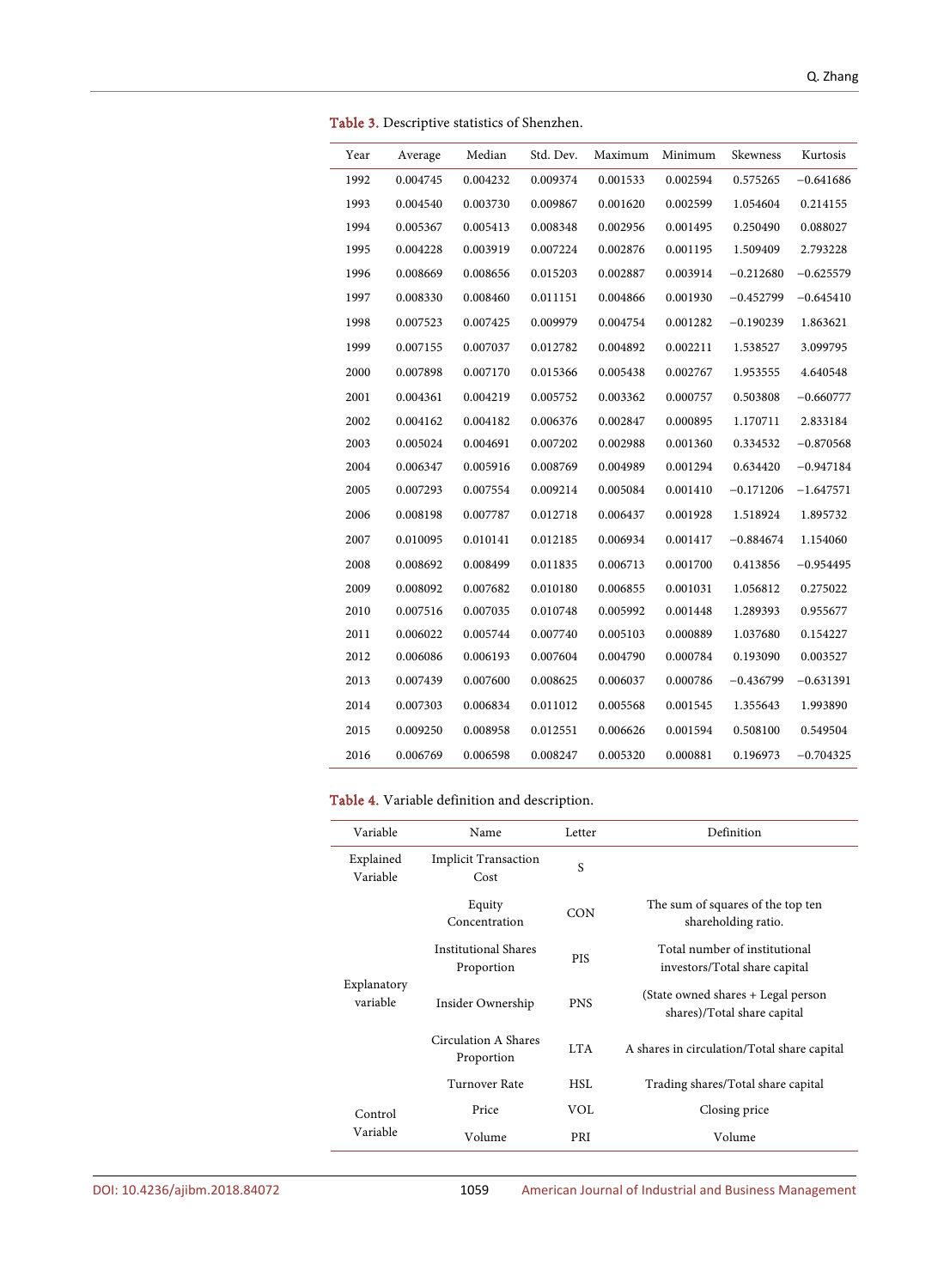$$
S_{i,t} = \alpha + \alpha_1 CON_{i,t} + \alpha_2 PIS_{i,t} + \alpha_3 PNS_{i,t} + \alpha_4 LTA_{i,t}
$$

$$
+ \alpha_5 HLS_{i,t} + \alpha_6 VOL_{i,t} + \alpha_7 PRI_{i,t} + \varepsilon_{ij}
$$

#### **4.2. Empirical Results and Theoretical Analysis**

According to descriptive statistics, the implicit transaction costs have not changed significantly since 2005. The value is between 0.01 and 0.004 basically. The mean and median of CON are 0.2011 and 0.1667 respectively, indicating that the equity of listed companies was not very concentrated and decentralized relatively. The minimum value of PNS is 0, and the maximum value is 97.49%. The difference between this two is very large, which indicates that the proportion of insiders holding shares is very different in different enterprises. The median and average of PIS are relatively small, indicating that institutional shares proportion is relatively low. HSL and LTA are relatively large, indicating that the market is highly liquid. [Table 5](#page-10-0) reports the descriptive statistics of variables in the Shanghai and Shenzhen A-share market.

Taking into account the characteristics of the panel data, the Hausman test of the fixed-effect and random-effect models was conducted in this paper. The sample satisfies the fixed-effect model, and the individual differences of the companies meet the expectations. Therefore, the generalized least squares method is used to perform multiple regression analysis on possible influencing factors. The empirical results are shown in [Table 6.](#page-11-0)

From the analysis of empirical results, the degree of ownership concentration, the proportion of insider holdings, and the stock price have a positive impact on the implicit transaction cost. Institutional holding ratio, turnover rate, ratio of circulating A shares, trading volume have a negative impact on the implicit transaction cost.

Firstly, the high degree of equity concentration can lead to exclusive rights easily. This will not only reduce the efficiency of information, but will also undermine the interests of small and medium investors. In the case of insufficient checks and balances, over-concentration of equity will trigger associations, deepen the asymmetry of information and affect the efficiency of the market. There

|            | Average      | Median       | Std. Dev.    | Maximum      | Minimum      | Skewness     | Kurtosis     |
|------------|--------------|--------------|--------------|--------------|--------------|--------------|--------------|
| S          | 0.006755     | 0.006763     | 0.001614     | 0.010095     | 0.003769     | 0.008506     | $-0.815876$  |
| <b>CON</b> | 0.2011       | 0.1667       | 0.1372       | 0.722        | 0.0015       | 0.931        | 0.2774       |
| <b>PIS</b> | 0.0693       | 0.0434       | 0.096        | 0.8740       | $\mathbf{0}$ | 0.035        | 0.1516       |
| <b>PNS</b> | 0.2169       | 0.1003       | 0.2510       | 0.9749       | $\mathbf{0}$ | $-0.8200$    | $-0.6760$    |
| <b>LTA</b> | 0.6452       | 0.6469       | 0.2776       | 1            | 0.025        | $-0.1374$    | $-1.3218$    |
| HSL        | 596.8042     | 487.512      | 430.5772     | 3010.2978    | 0.0093       | 1.28         | 1.8173       |
| VOL        | $2.00E + 09$ | $1.09E + 09$ | $3.85E + 09$ | $2.24E + 11$ | $2.42E + 03$ | $2.21E + 01$ | $1.04E + 03$ |
| PRI        | 15.2389      | 11.4         | 13.8557      | 224          | 0.5          | 3.3586       | 20.4662      |

#### <span id="page-10-0"></span>Table 5. Descriptive statistics.

Data sources: Guotai security database.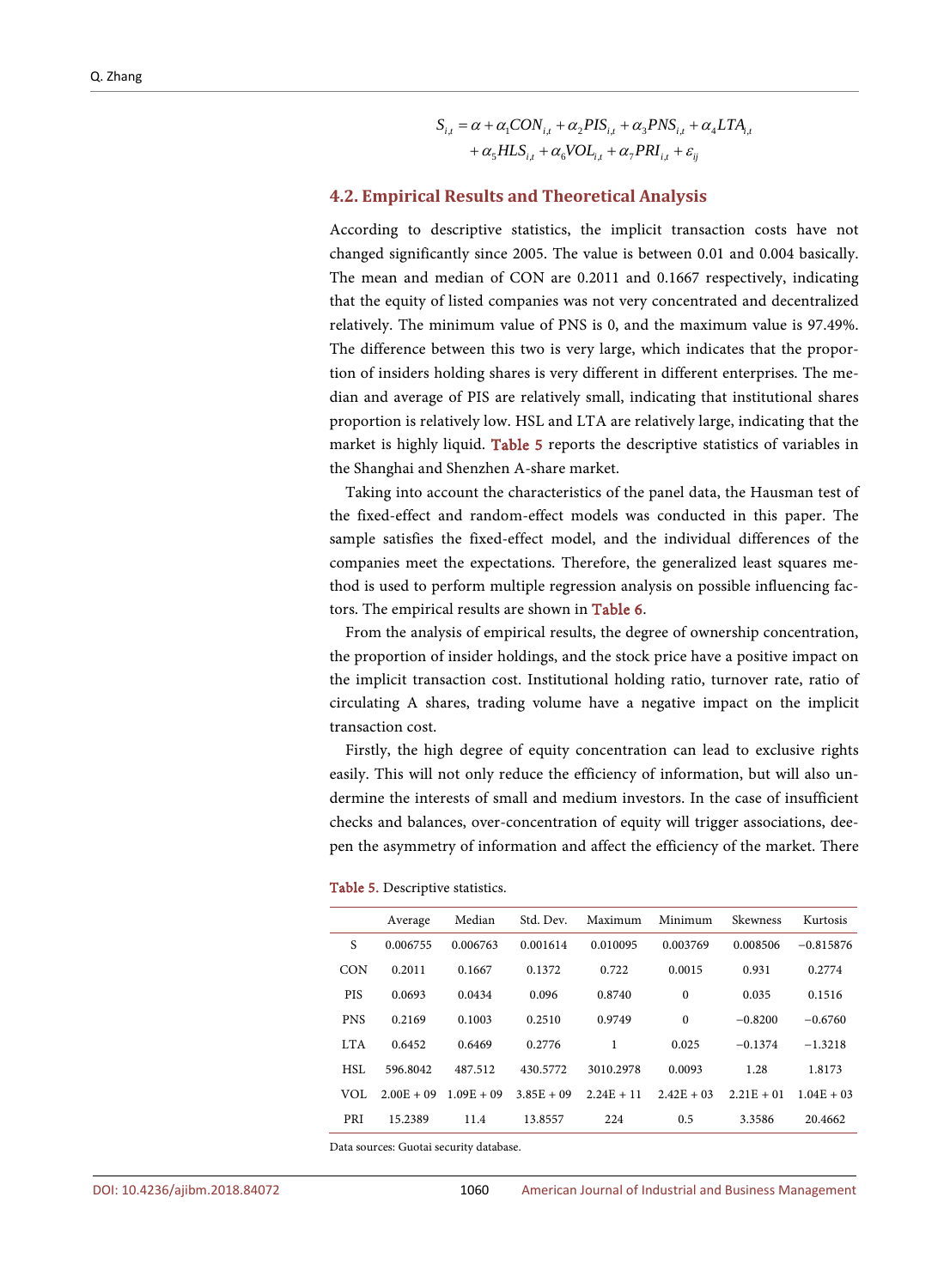<span id="page-11-0"></span>

|               | Coefficient  | Std. Dev. | T Value | Significant |
|---------------|--------------|-----------|---------|-------------|
| $\alpha$      | 0.01635      | 0.001567  | 10.348  | 0.00        |
| <b>PIS</b>    | $-0.000059$  | 0.0000141 | $-3.75$ | 0.00        |
| <b>PNS</b>    | 0.004285     | 0.0011597 | 4.75    | 0.00        |
| <b>CON</b>    | 0.0075887    | 0.0031537 | 2.43    | 0.00        |
| LT A          | $-0.0002713$ | 0.0002754 | $-0.93$ | 0.350       |
| HSL           | $-0.0033566$ | 0.0003521 | $-9.97$ | 0.00        |
| <b>PRICE</b>  | 0.006722     | 0.0005843 | 11.63   | 0.00        |
| <b>VOLUME</b> | $-0.0036057$ | 0.000461  | $-7.83$ | 0.00        |

Table 6. Regression results.

is a negative correlation between equity concentration and market performance.

Secondly, institutional investors have advantages in information collection, professional technology, investment philosophy and financial innovation. They can use their expertise to catch imperceptible information of other traders, plan investment strategy scientifically according to the intrinsic value of stock. Institutional investors have an active role in stabilizing the market, improving market transparency, reducing transaction costs and improving the market performance. There is a positive correlation between institutional ownership and market performance.

Thirdly, internal shareholders participate in the daily affairs of the listed company, and have a large number of undisclosed information. As information owners, it is highly probable that private information will be used to obtain high remuneration for illegal information transactions. Therefore, the higher proportion of internal shareholders will deepen the asymmetry of information, harm the interests of small and medium investors, increase the cost of implicit transactions, and reduce market efficiency. There is a negative correlation between insider ownership and market performance.

Fourthly, the ratio of circulating A shares and the turnover rate represent market liquidity. The higher these two indicators, the stronger market liquidity and the better market operating efficiency. There is a positive correlation between the ratio of circulating A shares, turnover rate and market performance.

Finally, the lower the stock price, the lower the difficulty of buying and selling and the higher the liquidity. There is a negative correlation between prices and market performance. The greater the volume of transactions, the better the liquidity. There is a positive correlation between trading volume and market performance.

To sum up, the degree of ownership concentration, the proportion of insider holdings, and the stock price have a negative impact on the performance of China stock market. Institutional holding ratio, turnover rate, ratio of circulating A shares, trading volume have a positive impact on the performance of China stock market.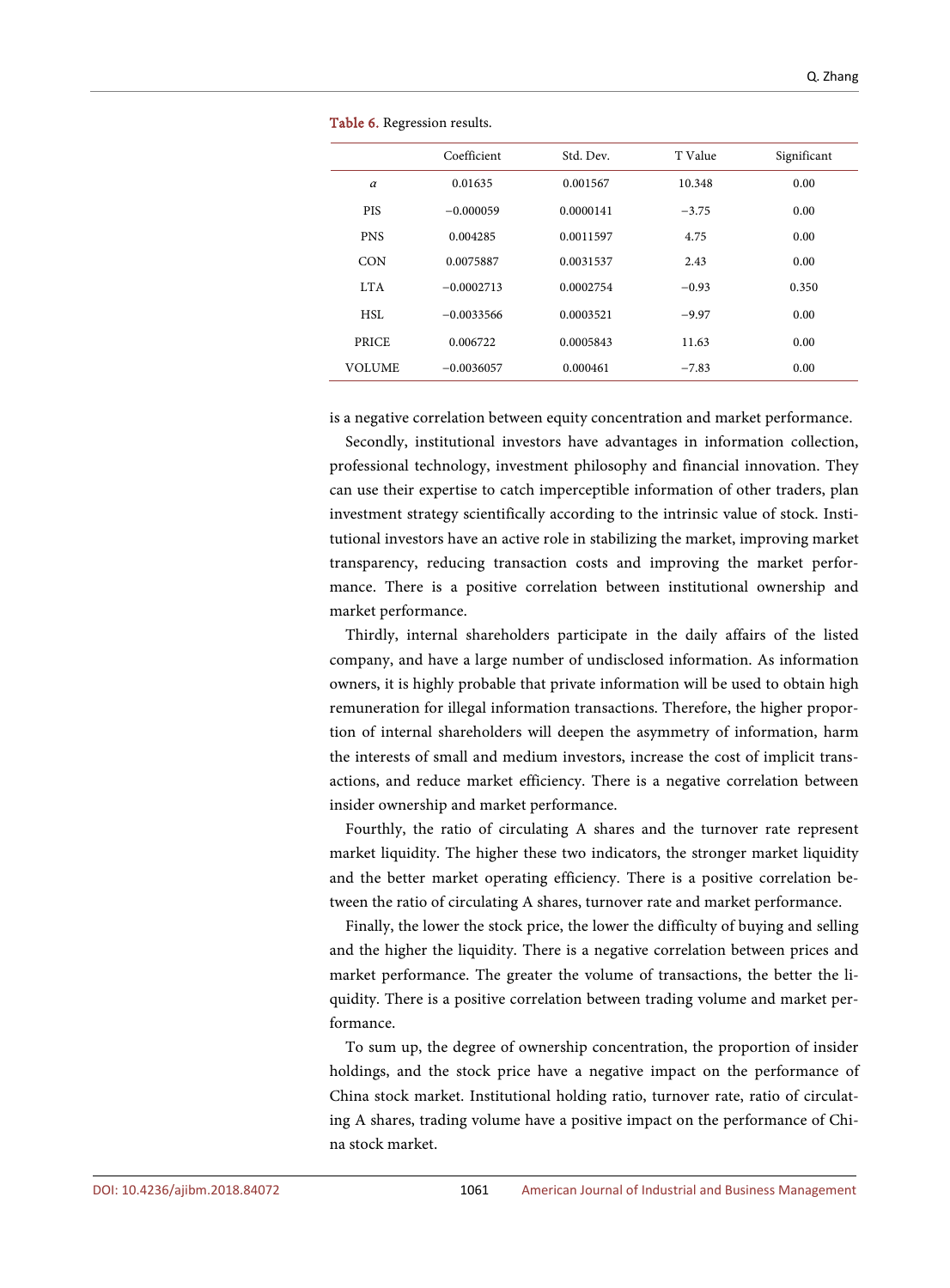#### **5. Conclusions**

This paper takes the transaction data of Shanghai and Shenzhen stocks from early 1992 to the end of 2016 as a sample to measure the volatility of the implicit trading cost in the past 30 years. At the same time, based on implicit transaction cost, combined with the company ownership structure, shareholding ratio and individual stock trading data, it analyzes the influential factors of the market performance. The main conclusions are as follows: 1) At the beginning of 1992 to the end of 2016, the implicit transaction cost of Shanghai A-share market was mainly concentrated in 0.5% to 3.5%, and the implicit transaction cost of Shenzhen A-share market was mainly concentrated in the range of 0.25% to 1.5%. From the perspective of numerical value, the fluctuation interval of Shenzhen A-share is relatively small. From the perspective of trend, the implicit transaction cost of Shanghai and Shenzhen was relatively consistent after 1995; 2) From 1992 to 2001, the implicit transaction cost of Shanghai and Shenzhen A-share market was relatively large, and their fluctuations tended to be flat after 2001. The change of volatility and the development of China stock market are inseparable. At the beginning of the construction of stock market, there are imperfect trading system, strong speculative atmosphere and the poor market performance. The changes in volatility explain the change of market quality; 3) The degree of ownership concentration, the proportion of insider holdings, and the stock price have a negative impact on the performance of China stock market. Institutional holding ratio, turnover rate, ratio of circulating A shares and trading volume have a positive impact on the performance of China stock market.

According to the research conclusion, we can make the following suggestions.

Firstly, improve the equity system of listed companies. According to the empirical analysis from the perspective of corporate ownership structure in this paper, good ownership structure can improve the enterprise business performance, promote the use of resources, increase the transparency of the market, and improve the market operation efficiency. Therefore, in view of the particularity of Chinese enterprises, we must have clear goals to reduce the company's state-owned shares, and release market liquidity. When improving the ownership structure of the company, it is necessary to formulate supporting measures to achieve a balance between supply and demand. At the same time, it is effective for performance to establish a sound supervision system, and improve the company internal incentive system. To sum up, improving the internal structure of listed companies and increasing their degree of marketization can enable companies to create more wealth, increase the efficiency of resource, and enhance market quality.

Secondly, improve the information disclosure mechanism. The transmission and diffusion of information play an important role in the formation of stock prices. The stock market is an information-centered place. Improving the information disclosure mechanism, creating an environment for information freedom can control adverse selection and moral hazard, make investors more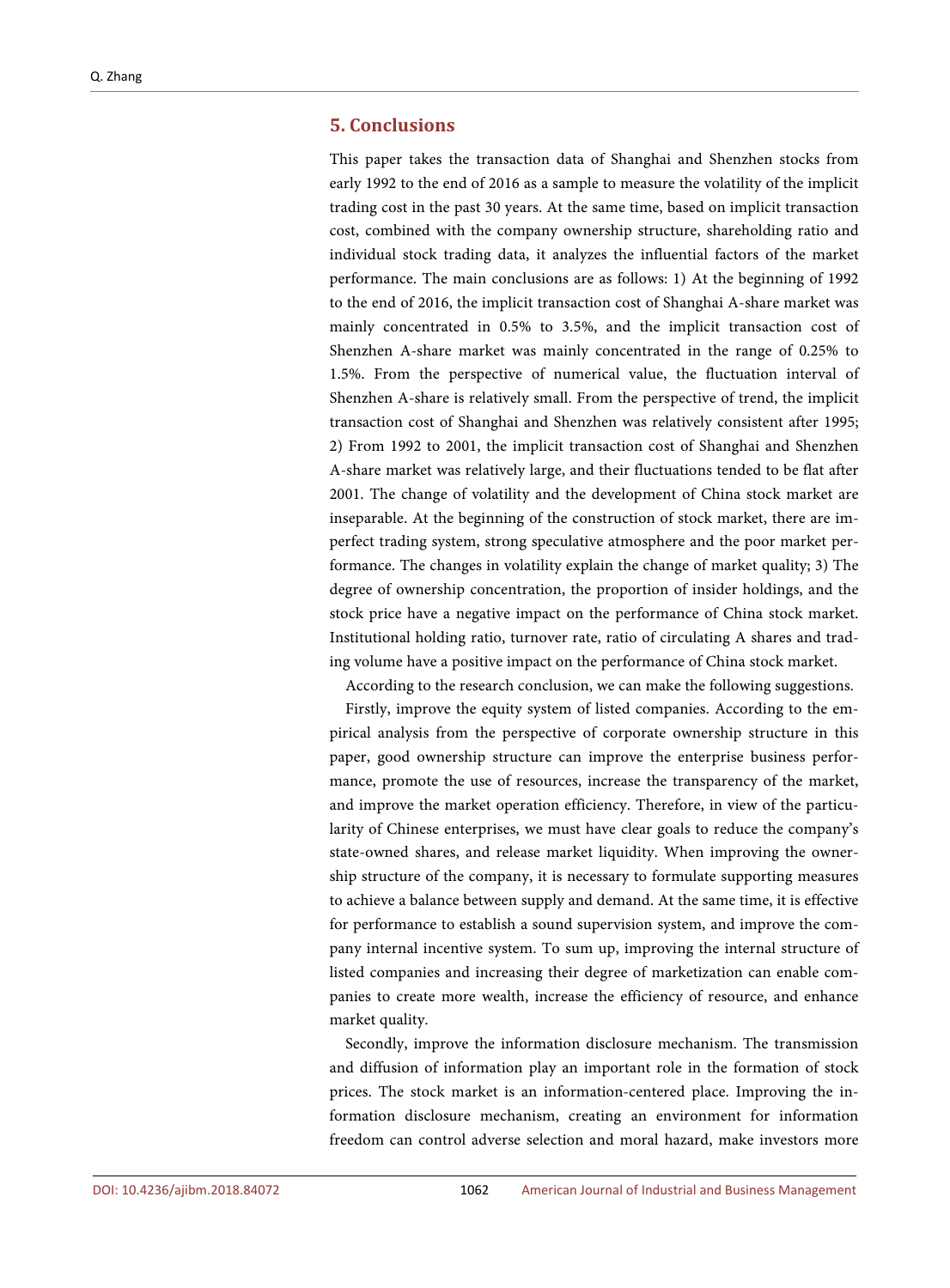objective and rational, and also weaken the asymmetry of information in the market and enhance the market effectiveness. Therefore, a sound information disclosure mechanism plays a crucial role in improving market performance.

Thirdly, improve the market trading system. According to studies at home and abroad, a sound trading system can not only increase the transparency of the stock market, reduce the asymmetry of information, but also ensure the orderly conduct of transactions and realize market risk dispersion. At the present stage, China stock market has continuously renewed its trading system and achieved considerable development in terms of transaction costs and market structure after nearly 30 years of development. However, there is still much room for improvement. Therefore, based on the transaction mechanism to establish credit system is imperative.

#### **References**

- <span id="page-13-0"></span>[1] Demsetz, H. (1968) The Cost of Transacting Quarterly. Journal of Economics, 82, 33-53.
- <span id="page-13-1"></span>[2] O'Hara, M. (1995) Market Micro-Structure Theory. Basil Blackwell Cambridge, London, 74-158.
- <span id="page-13-2"></span>[3] Garman, M. (1976) Market Microstructure. Journal of Financial Economics, 3, 257-275. [https://doi.org/10.1016/0304-405X\(76\)90006-4](https://doi.org/10.1016/0304-405X(76)90006-4)
- <span id="page-13-3"></span>[4] Ho, T. and Stoll, H. (1981) Optimal Dealer Pricing under Transactions and Return Uncertainty. Journal of Financial Economics, 9, 47-73. [https://doi.org/10.1016/0304-405X\(81\)90020-9](https://doi.org/10.1016/0304-405X(81)90020-9)
- <span id="page-13-4"></span>[5] Cohen, K., Maier, S., Schwartz, R. and Whitcomb, D. (1981) Transactions Costs, Order Placement Strategy, and Existence of the Bid-Ask Spread. Journal of Political Economy, 89, 287-305. <https://doi.org/10.1086/260966>
- <span id="page-13-5"></span>[6] Bagehot, W. (1971) The Only Game in Town. Financial Analysts Journal, 27, 12-14. <https://doi.org/10.2469/faj.v27.n2.12>
- <span id="page-13-6"></span>[7] Co Peland, T. and Galai, D. (1983) Information Effects on the Bid-Ask Spread. Journal of Finance, 38, 1457-1469.
- <span id="page-13-7"></span>[8] Glosten, L. and Milgrom, P. (1985) Bid, Ask, and Transaction Prices in a Specialist Market with Heterogeneously Informed Traders. Journal of Financial Economics, 13, 71-100. [https://doi.org/10.1016/0304-405X\(85\)90044-3](https://doi.org/10.1016/0304-405X(85)90044-3)
- <span id="page-13-8"></span>[9] Roll, R. (1984) A Simple Implicit Measure of the Effective Bid-Ask Spread in an Efficient Market. Journal of Finance, 30, 1127-1139. <https://doi.org/10.1111/j.1540-6261.1984.tb03897.x>
- <span id="page-13-9"></span>[10] George, T., Kaul, G. and Nimalendran, M. (1991) Estimation of the Bid-Ask Spread and Its Components: A New Approach. Review of Financial Studies, 4, 623-656. <https://doi.org/10.1093/rfs/4.4.623>
- <span id="page-13-10"></span>[11] Lin, J., Sanger, G. and Booth, G. (1995) Trading Size and Components of the Bid-Ask Spread. Review of Financial Studies, 8, 1153-1183. <https://doi.org/10.1093/rfs/8.4.1153>
- <span id="page-13-11"></span>[12] Ahn, H.J., Cai, J., Hamao, Y. and Ho, R. (2002) The Components of the Bid-Ask Spread in a Limit Order Market: Evidence from the Tokyo Stock Exchange. Journal of Empirical Finance, 9, 399-430. [https://doi.org/10.1016/S0927-5398\(02\)00003-8](https://doi.org/10.1016/S0927-5398(02)00003-8)
- <span id="page-13-12"></span>[13] Hasbrouck, J. (2009) Trading Costs and Returns for U.S. Equities: Estimating Effec-